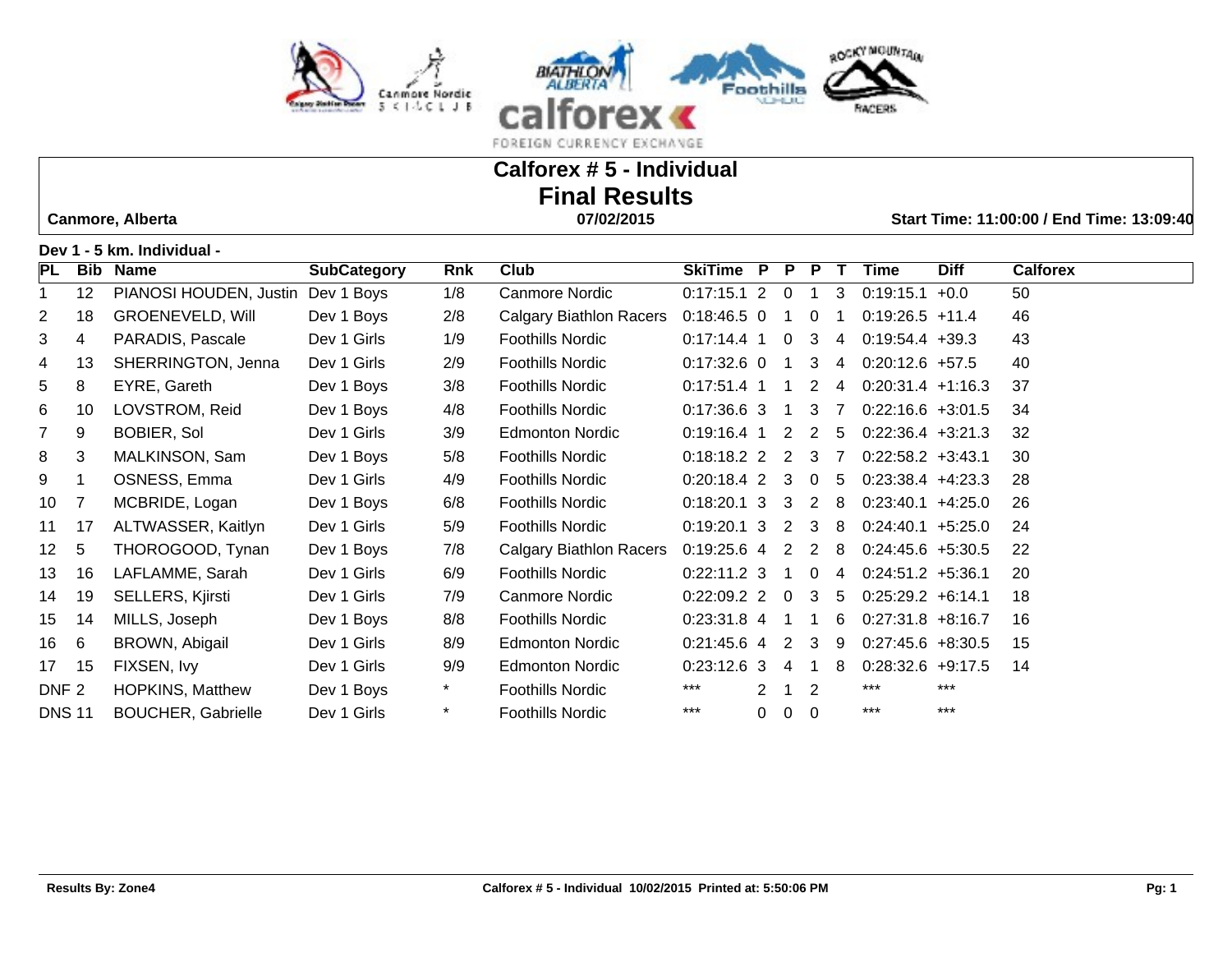| Air 1 - 4 km. Individual - |
|----------------------------|
|----------------------------|

| <b>PL</b>    | <b>Bib</b> | <b>Name</b>              | <b>SubCategory</b> | <b>Rnk</b> | <b>Club</b>             | SkiTime P P P T     |                |                |                 | <b>Time</b>                              | <b>Diff</b> | <b>Calforex</b> |
|--------------|------------|--------------------------|--------------------|------------|-------------------------|---------------------|----------------|----------------|-----------------|------------------------------------------|-------------|-----------------|
| $\mathbf{1}$ | 44         | <b>BRITTON, Benjamin</b> | Air Rifle 1 Boys   | 1/23       | <b>Foothills Nordic</b> | $0:14:58.0$ 0 0 0 0 |                |                |                 | $0:14:58.0 +0.0$                         |             | 50              |
| 2            | 30         | CARLSON, Keiran          | Air Rifle 1 Boys   | 2/23       | Canmore Nordic          | $0:15:11.4$ 0 1     |                | 0 <sub>1</sub> |                 | $0:15:51.4$ +53.4                        |             | 46              |
| 3            | 21         | MARINO, Anna             | Air Rifle 1 Girls  | 1/11       | Canmore Nordic          | $0:16:07.8$ 0 0 0 0 |                |                |                 | $0:16:07.8$ +1:09.8                      |             | 43              |
| 4            | 51         | <b>BRINDLE, Will</b>     | Air Rifle 1 Boys   | 3/23       | <b>Foothills Nordic</b> | $0:16:54.8$ 0 0 0 0 |                |                |                 | $0:16:54.8 +1:56.8$                      |             | 40              |
| 5            | 24         | <b>BAERGEN, Bjorn</b>    | Air Rifle 1 Boys   | 4/23       | <b>Canmore Nordic</b>   | $0:16:48.1$ 0 0     |                | $1 \quad 1$    |                 | $0:17:18.1 + 2:20.1$                     |             | 37              |
| 6            | 23         | SEKORA, Lance            | Air Rifle 1 Boys   | 5/23       | Devon Nordic            | $0:17:29.9$ 0 0 0 0 |                |                |                 | $0:17:29.9$ +2:31.9                      |             | 34              |
| 7            | 28         | <b>BREWSTER, Cassidy</b> | Air Rifle 1 Girls  | 2/11       | Devon Nordic            | $0:17:49.2$ 0 0 0 0 |                |                |                 | $0:17:49.2 +2:51.2$                      |             | 32              |
| 8            | 27         | GEORGACACOS, Yianni      | Air Rifle 1 Boys   | 6/23       | <b>Foothills Nordic</b> | $0:17:29.8$ 0 1     |                | 0 <sub>1</sub> |                 | $0:18:09.8 + 3:11.8$                     |             | 30              |
| 9            | 45         | COLE, Graeme             | Air Rifle 1 Boys   | 7/23       | Foothills Nordic        | $0:15:31.6$ 1 2 1 4 |                |                |                 | $0:18:11.6 + 3:13.6$                     |             | 28              |
| 10           | 49         | SORATHIA, Ethan          | Air Rifle 1 Boys   | 8/23       | <b>Foothills Nordic</b> | $0:18:16.2$ 0 0 0 0 |                |                |                 | $0:18:16.2 + 3:18.2$                     |             | 26              |
| 11           | 26         | FISH, Nadia              | Air Rifle 1 Girls  | 3/11       | <b>Canmore Nordic</b>   | $0:16:40.4$ 1 2     |                | 0 <sub>3</sub> |                 | $0:18:40.4$ +3:42.4                      |             | 24              |
| 12           | 20         | FIXSEN, Blake            | Air Rifle 1 Boys   | 9/23       | <b>Edmonton Nordic</b>  | $0:16:53.93$ 0 0 3  |                |                |                 | $0:18:53.9 + 3:55.9$                     |             | 22              |
| 13           | 38         | DEJONG, Willem           | Air Rifle 1 Boys   | 10/23      | <b>Foothills Nordic</b> | $0:18:57.1$ 0 0     |                | $0\quad 0$     |                 | $0:18:57.1 + 3:59.1$                     |             | 20              |
| 14           | 31         | WIEBE, Kaitlyn           | Air Rifle 1 Girls  | 4/11       | <b>Foothills Nordic</b> | $0:18:17.1$ 0 1     |                | 0 <sub>1</sub> |                 | $0:18:57.1 +3:59.1$                      |             | 20              |
| 15           | 36         | QUINTILIO, Tomas         | Air Rifle 1 Boys   | 11/23      | <b>Foothills Nordic</b> | $0:17:12.2$ 0 0 3 3 |                |                |                 | $0:19:12.2 +4:14.2$                      |             | 16              |
| 16           | 22         | BREWSTER, Dani           | Air Rifle 1 Girls  | 5/11       | Devon Nordic            | $0:17:55.1$ 0 2 0 2 |                |                |                 | $0:19:15.1 +4:17.1$                      |             | 15              |
| 17           | 25         | JOHNSEN, Hannah          | Air Rifle 1 Girls  | 6/11       | <b>Foothills Nordic</b> | $0:19:24.8$ 0 0     |                | $0\quad 0$     |                 | $0:19:24.8$ +4:26.8                      |             | 14              |
| 18           | 34         | SKINNER, Janelle         | Air Rifle 1 Girls  | 7/11       | Devon Nordic            | $0:18:47.3$ 0 0 1 1 |                |                |                 | $0:19:27.3$ +4:29.3                      |             | 13              |
| 19           | 40         | <b>BOUCHER, Maxime</b>   | Air Rifle 1 Boys   | 12/23      | <b>Foothills Nordic</b> | $0:19:32.6$ 0 0     |                | $0\quad 0$     |                 | $0:19:32.6 +4:34.6$                      |             | 12              |
| 20           | 33         | LATIMER, Aidan           | Air Rifle 1 Boys   | 13/23      | Canmore Nordic          | $0:19:04.6$ 0 1 1 2 |                |                |                 | $0:20:24.6 + 5:26.6$                     |             | 10              |
| 21           | 48         | OGRYZLO, Samuel          | Air Rifle 1 Boys   | 14/23      | <b>Foothills Nordic</b> | $0:20:07.9$ 0 1     |                | 0 <sub>1</sub> |                 | $0:20:47.9$ +5:49.9                      |             | 8               |
| 22           | 52         | CHLEPKO, Matus           | Air Rifle 1 Boys   | 15/23      | <b>Foothills Nordic</b> | $0:20:50.2$ 0 0     |                | $0\quad 0$     |                 | $0:20:50.2$ +5:52.2                      |             | 7               |
| 23           | 37         | MCBRIDE, Mason           | Air Rifle 1 Boys   | 16/23      | <b>Foothills Nordic</b> | $0:19:44.4$ 0 0 2 2 |                |                |                 | $0:21:04.4 + 6:06.4$                     |             | 6               |
| 24           | 50         | CLEMENT, Félix           | Air Rifle 1 Boys   | 17/23      | <b>Canmore Nordic</b>   | $0:18:38.6$ 3 1 1   |                |                | $5\phantom{.0}$ | $0:21:58.6 + 7:00.6$                     |             | 5               |
| 25           | 43         | JOHNSEN, Emma            | Air Rifle 1 Girls  | 8/11       | <b>Foothills Nordic</b> | $0:18:13.3$ 0 1     |                | $5\quad 6$     |                 | $0:22:13.3$ +7:15.3                      |             | 4               |
| 26           | 39         | NOTMAN, Oscar            | Air Rifle 1 Boys   | 18/23      | Canmore Nordic          | $0:20:59.0$ 0 0     |                | 2 <sub>2</sub> |                 | $0:22:19.0 +7:21.0$                      |             | 3               |
| 27           | 53         | HOOD, Christian          | Air Rifle 1 Boys   | 19/23      | <b>Foothills Nordic</b> | $0:21:40.5$ 0 1     |                | 0 <sub>1</sub> |                 | $0:22:20.5$ +7:22.5                      |             | $\overline{2}$  |
| 28           | 29         | READY, Luke              | Air Rifle 1 Boys   | 20/23      | <b>Foothills Nordic</b> | $0:22:26.8$ 0 0     |                | $0\quad 0$     |                 | $0:22:26.8$ +7:28.8                      |             | 1               |
| 29           | 46         | ELLIS, Berg              | Air Rifle 1 Boys   | 21/23      | <b>Foothills Nordic</b> | $0:21:48.2$ 0 1 1   |                |                | $\overline{2}$  | $0:23:08.2 +8:10.2$                      |             | 8               |
| 30           | 32         | SPARKS, Franka           | Air Rifle 1 Girls  | 9/11       | Canmore Nordic          | $0:23:52.3$ 1       | $\overline{0}$ | 0 <sub>1</sub> |                 | $0:24:32.3 +9:34.3$                      |             | 28              |
| 31           | 47         | KLOTZ, Aria              | Air Rifle 1 Girls  | 10/11      | <b>Foothills Nordic</b> |                     |                |                |                 | 0:20:03.3 4 4 5 13 0:28:43.3 +13:45.3 26 |             |                 |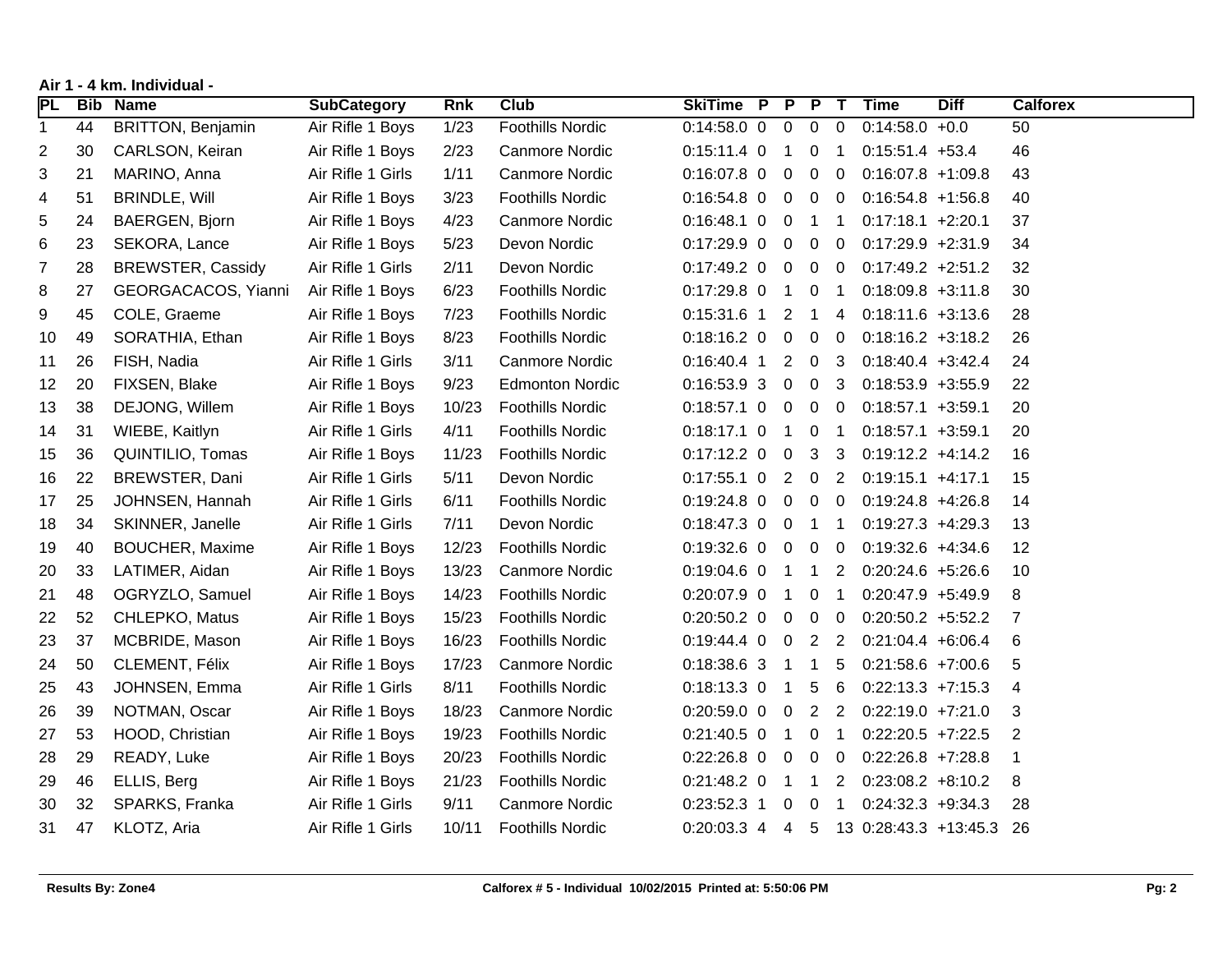**Air 1 Continued ... - 4 km. Individual -** 

|  | PL Bib Name                                                          | <b>SubCategory</b>                       | Rnk Club | SkiTime P P P T Time                      |  |  | <b>Diff</b> | <b>Calforex</b> |
|--|----------------------------------------------------------------------|------------------------------------------|----------|-------------------------------------------|--|--|-------------|-----------------|
|  | 32 42 BRITTON, Ava-Marie                                             | Air Rifle 1 Girls 11/11 Foothills Nordic |          | 0:20:46.1 5 4 4 13 0:29:26.1 +14:28.1 24  |  |  |             |                 |
|  | 33 41 SEHGAL, Rohin                                                  | Air Rifle 1 Boys 22/23 Foothills Nordic  |          | 0:32:47.6 0 0 0 0 0:32:47.6 +17:49.6 7    |  |  |             |                 |
|  | 34 35 KOINSKI DA SILVA, Eric Air Rifle 1 Boys 23/23 Foothills Nordic |                                          |          | $0:25:25.7$ 5 5 5 15 0:35:25.7 +20:27.7 6 |  |  |             |                 |

**Jury Decisions**

**Bib:** 24 **Time:** -0:00:10.0 **Reason:** Range Credit

#### **Dev 2 Boys - 6.25 km. Individual -**

| <b>PL</b>             | Bib | <b>Name</b>              | Club                                | SkiTime P         | <b>P</b>       | $\overline{P}$ | <b>P</b>       |                | Time                                              | <b>Diff</b> | <b>Calforex</b> |
|-----------------------|-----|--------------------------|-------------------------------------|-------------------|----------------|----------------|----------------|----------------|---------------------------------------------------|-------------|-----------------|
|                       | 56  | <b>SKARSGARD, Erik</b>   | <b>Foothills Nordic</b>             | $0:23:04.1$ 0     | $\overline{2}$ | $\Omega$       | 0              | $\overline{2}$ | $0.24:24.1$ +0.0                                  |             | 50              |
| $\mathbf{2}^{\prime}$ | 59  | TAYLOR, Jake             | <b>Edmonton Nordic</b>              | $0.22:33.3$ 1     | $\blacksquare$ | $\overline{0}$ | -1             |                | $3\quad 0.24.33.3 \; +9.2$                        |             | 46              |
| 3                     | 61  | KELLY, Kieran            | Calgary Biathlon Racers             | $0:22:27.7$ 1 0   |                | 2 3            |                |                | $6$ 0:26:27.7 +2:03.6                             |             | 43              |
| 4                     | 62  | HOLLAND, Lance           | Canmore Nordic                      | $0.22:46.5$ 1     | $\overline{0}$ | 2 3            |                | 6              | $0:26:46.5$ +2:22.4                               |             | 40              |
| 5.                    | 55  | SAUNDERS, Devin          | <b>Foothills Nordic</b>             |                   |                |                |                |                | $0:22:05.9$ 1 2 3 2 8 0:27:25.9 +3:01.8           |             | -37             |
| 6                     | 58  | STEPAN, Jakub            | Camrose Vikings                     | $0:22:09.8$ 5     | 2 2 2          |                |                |                | 11 0:29:29.8 +5:05.7                              |             | 34              |
| $\overline{7}$        | 66  | BERG, Finn               | Calgary Biathlon Racers             |                   |                |                |                |                | $0.22:59.6$ 2 2 3 3 10 0.29:39.6 +5:15.5          |             | -32             |
| 8                     | 65  | WUNDER, Jared            | <b>Foothills Nordic</b>             | $0:23:01.4$ 3 0   |                | 4 3            |                |                | 10 0:29:41.4 +5:17.3                              |             | 30              |
| 9                     | 63  | GILLETT, Matthew         | Canmore Nordic                      | $0.22:13.8$ 3 1   |                |                |                |                | $5 \quad 3 \quad 12 \quad 0.3013.8 \quad +5.49.7$ |             | -28             |
| 10                    | 64  | PAZDAN, Christian        | <b>Foothills Nordic</b>             | $0:21:56.9$ 3 2 3 |                |                | 5 <sup>5</sup> |                | $13 \t0:30:36.9 +6:12.8$                          |             | -26             |
| 11                    | 60  | <b>CUMBERLAND, Ty</b>    | <b>Foothills Nordic</b>             | $0.24.38.6$ 5     | $\blacksquare$ |                |                |                | 2 3 11 0:31:58.6 +7:34.5                          |             | -24             |
| 12 <sup>1</sup>       | 57  | <b>CHAMPAGNE, Xavier</b> | Calgary Biathlon Racers 0:24:15.3 4 |                   | 4              | $\overline{2}$ | 4              |                | 14 0:33:35.3 +9:11.2                              |             | -22             |
| DSQ 54                |     | SMITH, Quinlan           | <b>Calgary Biathlon Racers</b>      | ***               | 40             | 4              | $\overline{0}$ | 8              | ***                                               | $***$       |                 |
|                       |     | <b>Jury Decisions</b>    |                                     |                   |                |                |                |                |                                                   |             |                 |

**Bib:** 54 **Time: Reason:** Rule 5.6.h Deviating from marked course **Bib:** 66 **Time: Reason:** Warning: -exersize caution when returning to course

#### **Dev 2 Girls - 6.25 km. Individual -**

|  | PL Bib Name           | Club                  | SkiTime P P P P T Time |  |  |                                            | <b>Diff</b> | Calforex |
|--|-----------------------|-----------------------|------------------------|--|--|--------------------------------------------|-------------|----------|
|  | i 69 ORVIG, Megan     | Canmore Nordic        |                        |  |  | $0:23:10.8$ 2 1 0 1 4 0:25:50.8 +0.0       |             | -50      |
|  | 2 67 HOILETT, Claire  | <b>Canmore Nordic</b> |                        |  |  | $0.22:05.0$ 4 0 1 1 6 0.26:05.0 +14.2      |             | - 46     |
|  | 3 73 PACZKOWSKI, Emma | <b>Canmore Nordic</b> |                        |  |  | $0.22:51.8$ 1 3 1 1 6 0.26:51.8 +1:01.0 43 |             |          |
|  | 4 71 KLOTZ, Annika    | Foothills Nordic      |                        |  |  | $0.23:17.5$ 2 1 2 2 7 0.27:57.5 +2:06.7 40 |             |          |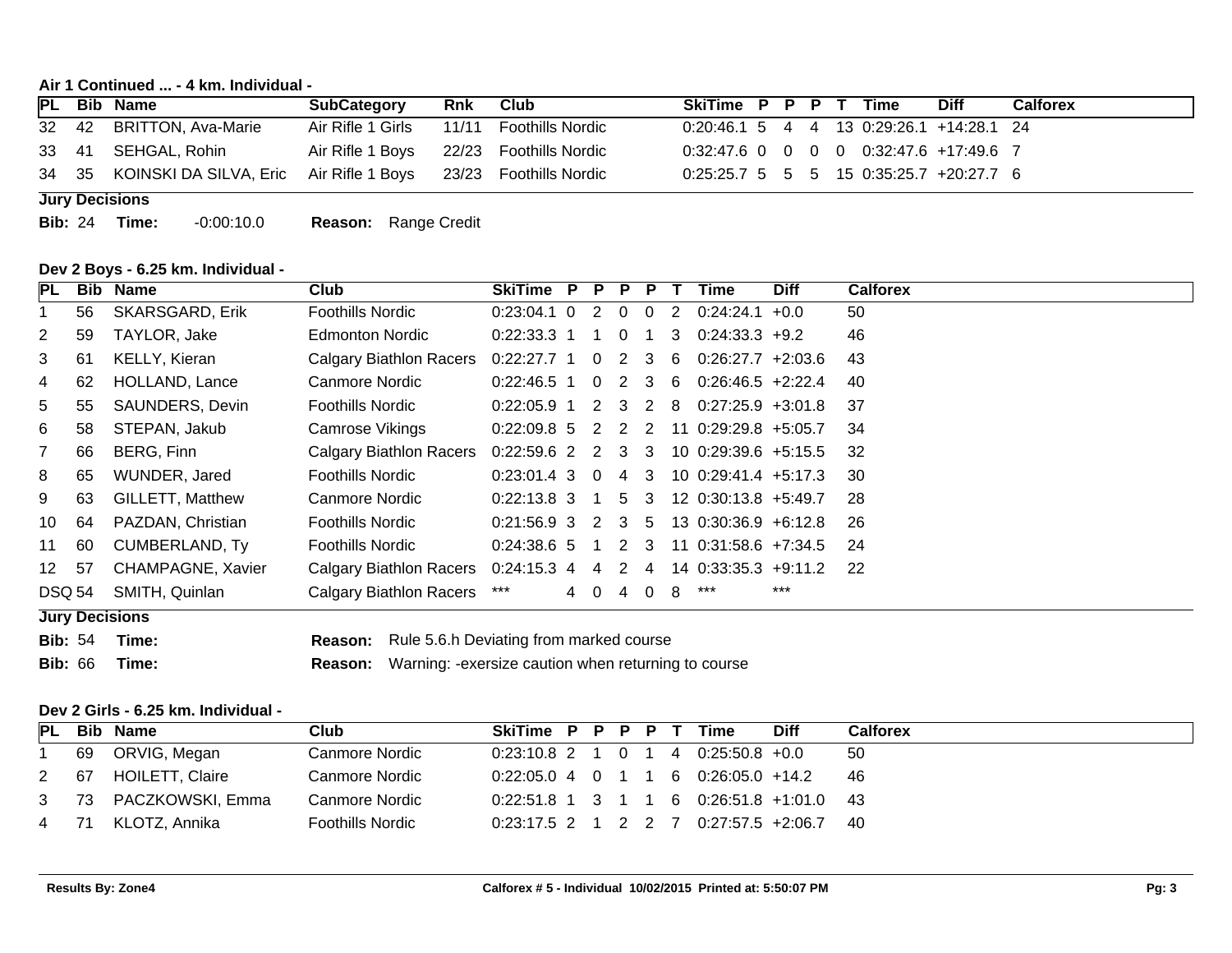# **Dev 2 Girls Continued ... - 6.25 km. Individual -**

|      | PL Bib Name          | Club                    | SkiTime P P P P T                           |  |  | Time | <b>Diff</b> | Calforex |
|------|----------------------|-------------------------|---------------------------------------------|--|--|------|-------------|----------|
|      | 5 68 MINARIK, Anna   | <b>Edmonton Nordic</b>  | $0.24:16.3$ 2 2 3 3 10 0:30:56.3 +5:05.5 37 |  |  |      |             |          |
|      | 6 70 SELTSAM, Millie | <b>Foothills Nordic</b> | 0:26:10.0 3 3 3 1 10 0:32:50.0 +6:59.2 34   |  |  |      |             |          |
|      | 7 72 DALY, Brianna   | Camrose Vikings         | $0:28:04.7$ 1 3 1 3 8 0:33:24.7 +7:33.9 32  |  |  |      |             |          |
| 8 74 | MIREJOVSKY, Anne     | Camrose Vikings         | $0:26:44.3$ 3 4 3 3 13 0:35:24.3 +9:33.5 30 |  |  |      |             |          |

# **Senior Girls - 6.25 km. Individual -**

|                |      | PL Bib Name             | Club                                      | SkiTime P S P S T                                   |  |       |   | Time                                     | <b>Diff</b> | <b>Calforex</b> |
|----------------|------|-------------------------|-------------------------------------------|-----------------------------------------------------|--|-------|---|------------------------------------------|-------------|-----------------|
|                | 82   | GOWLING, Gillian        | Rocky Mountain Racers 0:22:22.9 1 1 2 2 6 |                                                     |  |       |   | $0.26.52.9$ +0.0                         |             | 50              |
| 2 75           |      | <b>GILLETT, Katrine</b> | <b>Canmore Nordic</b>                     |                                                     |  |       |   | $0.22:51.8$ 0 2 2 2 6 0.27:21.8 +28.9    |             | 46              |
| 3 <sup>1</sup> | 80   | SELLERS, Anna           | <b>Canmore Nordic</b>                     | $0:24:35.1 \quad 3 \quad 0 \quad 1 \quad 3 \quad 7$ |  |       |   | $0:29:50.1$ +2:57.2                      |             | - 43            |
| 4 79           |      | DEUCHAR, Ashley         | <b>Foothills Nordic</b>                   |                                                     |  |       |   | $0.25:36.9$ 1 3 1 2 7 0.30:51.9 +3:59.0  |             | - 40            |
| 5 76           |      | TILLEY, Tatiana         | <b>Foothills Nordic</b>                   |                                                     |  |       |   | $0.25:09.9$ 2 2 2 3 9 0.31:54.9 +5:02.0  |             | - 37            |
| 6 81           |      | SAUVÉ, Élise            | <b>Foothills Nordic</b>                   |                                                     |  |       |   | $0:26:01.0$ 1 2 3 2 8 0:32:01.0 +5:08.1  |             | - 34            |
| 7              | 77   | BENNETT, Tia            | <b>Edmonton Nordic</b>                    |                                                     |  |       |   | $0:24:58.7$ 2 2 4 3 11 0:33:13.7 +6:20.8 |             | - 32            |
| 8              | - 78 | <b>WICHERS, Kerstin</b> | Camrose Vikings                           | $0.29.26.9$ 1                                       |  | 2 3 0 | 6 | $0:33:56.9$ +7:04.0                      |             | - 30            |

## **Air 2 - 4 km. Individual -**

| PL             | Bib | <b>Name</b>               | <b>SubCategory</b> | <b>Rnk</b> | Club                    | <b>SkiTime</b>  | P. | P                          | P.             |              | Time                                      | <b>Diff</b> | <b>Calforex</b> |
|----------------|-----|---------------------------|--------------------|------------|-------------------------|-----------------|----|----------------------------|----------------|--------------|-------------------------------------------|-------------|-----------------|
|                | 91  | DWYER, Emma               | Air Rifle 2 Girls  | 1/3        | <b>Foothills Nordic</b> | $0:16:19.6$ 0   |    | 0                          | $\Omega$       | $\Omega$     | $0:16:19.6 + 0.0$                         |             | 50              |
| $\mathbf{2}$   | 92  | <b>BOUCHER, Alexandre</b> | Air Rifle 2 Boys   | 1/8        | <b>Foothills Nordic</b> | $0:15:57.5$ 0   |    | 0                          |                |              | $0:16:37.5$ +17.9                         |             | 46              |
| 3              | 90  | <b>GAUTHIER, Simon</b>    | Air Rifle 2 Boys   | 2/8        | <b>Foothills Nordic</b> | $0:14:46.0$ 2   |    |                            |                | 4            | $0:17:26.0 +1:06.4$                       |             | 43              |
| 4              | 88  | <b>BRINDLE, Oliver</b>    | Air Rifle 2 Boys   | 3/8        | <b>Foothills Nordic</b> | $0:15:44.2$ 0   |    | - 3                        |                |              | $0 \quad 3 \quad 0:17:44.2 \quad +1:24.6$ |             | -40             |
| 5 <sup>5</sup> | 93  | WALCH, Naomi              | Air Rifle 2 Girls  | 2/3        | <b>Foothills Nordic</b> | $0:16:08.8$ 2 0 |    |                            |                | $\mathbf{3}$ | $0:18:08.8$ +1:49.2                       |             | -37             |
| 6              | 86  | HOLASH, Noah              | Air Rifle 2 Boys   | 4/8        | <b>Foothills Nordic</b> | $0.16.49.7$ 3 0 |    |                            | 0 <sub>3</sub> |              | $0:18:49.7$ +2:30.1                       |             | 34              |
| $\overline{7}$ | 89  | CRAMER, Noah              | Air Rifle 2 Boys   | 5/8        | <b>Foothills Nordic</b> | $0:17:03.2$ 0   |    | $\Omega$                   | 3 3            |              | $0.19:03.2 +2:43.6$                       |             | -32             |
| 8              | 87  | HASICK, Sasha             | Air Rifle 2 Girls  | 3/3        | <b>Foothills Nordic</b> | $0:17:53.7$ 2 0 |    |                            |                |              | $0 \quad 2 \quad 0:19:13.7 \quad +2:54.1$ |             | 30              |
| 9              | 83  | EYRE, Findlay             | Air Rifle 2 Boys   | 6/8        | <b>Foothills Nordic</b> | $0:17:20.4$ 3   |    | $\overline{\phantom{a}}$ 2 | 3 8            |              | $0:22:40.4$ +6:20.8                       |             | -28             |
| 10             | 84  | <b>SKARSGARD, Marcus</b>  | Air Rifle 2 Boys   | 7/8        | <b>Foothills Nordic</b> | $0:18:25.4$ 1   |    | 4                          | 2 7            |              | $0:23:05.4$ +6:45.8                       |             | 26              |
| 11             | 85  | MOSES, Sam                | Air Rifle 2 Boys   | 8/8        | <b>Foothills Nordic</b> | $0:20:36.4$ 0   |    | 4                          | 4              | -8           | $0:25:56.4$ +9:36.8                       |             | -24             |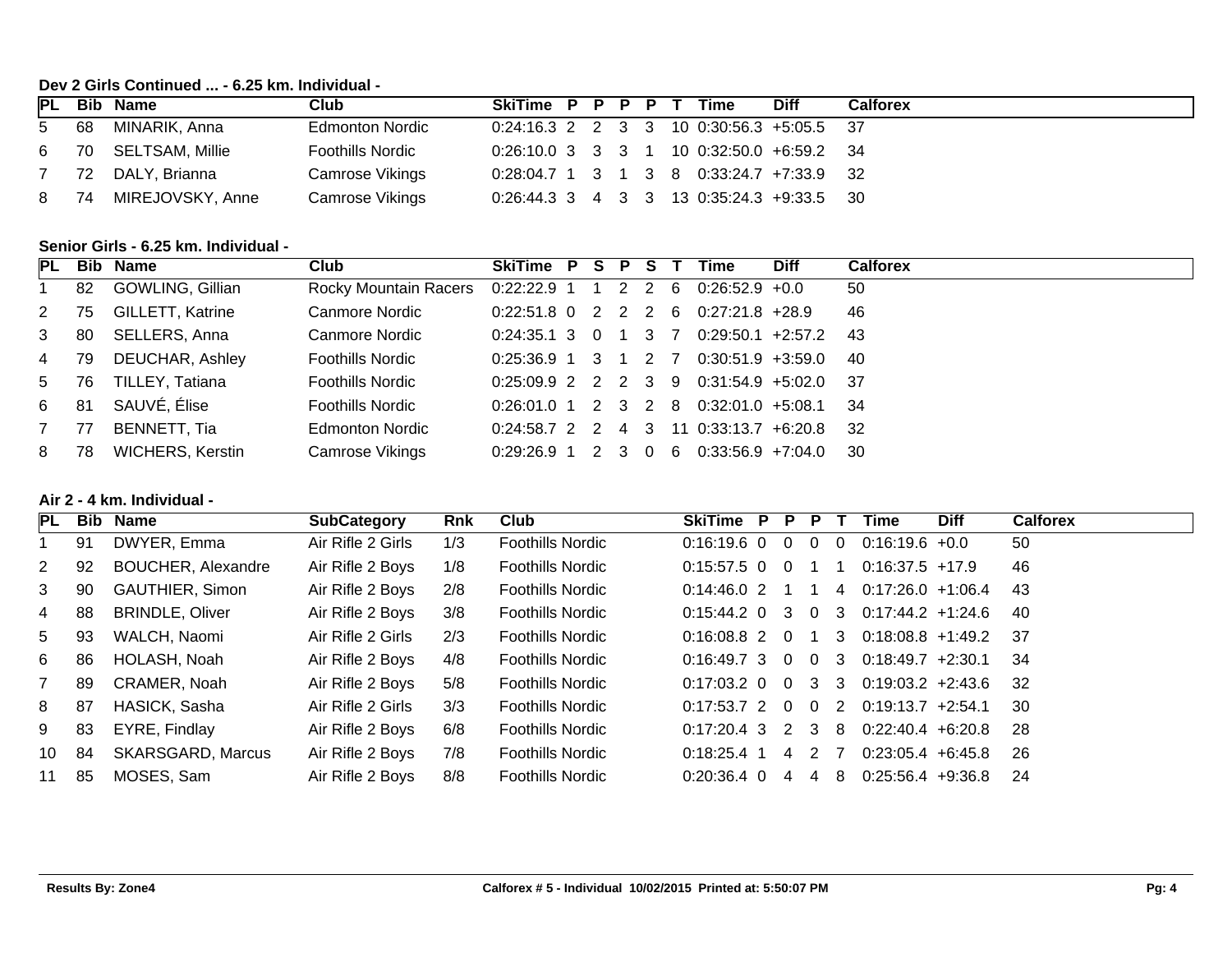**Men - 15 km. Individual -** 

|      | PL Bib Name              | Club                                                                    | SkiTime P S P S T Time               |  |  |  | <b>Diff</b> | <b>Calforex</b> |
|------|--------------------------|-------------------------------------------------------------------------|--------------------------------------|--|--|--|-------------|-----------------|
|      | 1 96 MACKENZIE, Jasper   | Winsport                                                                | $0.42:35.8$ 2 0 1 2 5 0:47:35.8 +0.0 |  |  |  |             | -50             |
|      | 2 95 SKINSTAD, Kai       | Rocky Mountain Racers  0:40:38.1  1  2  1  3  7  0:47:38.1  +2.3        |                                      |  |  |  |             | -46             |
|      | 3 100 HANNA, Pearce      | Rocky Mountain Racers 0:41:52.9 0 2 2 2 6 0:47:52.9 +17.1 43            |                                      |  |  |  |             |                 |
|      | 4 98 CHISHOLM, Andrew    | BATC/Canmore Nordic 0:42:09.1 2 2 2 2 8 0:50:09.1 +2:33.3 40            |                                      |  |  |  |             |                 |
|      | 5 99 THOMPSON, Beau      | Rocky Mountain Racers 0:47:29.1 0 3 0 1 4 0:51:29.1 +3:53.3 37          |                                      |  |  |  |             |                 |
|      | 6 94 POFFENROTH, William | Rocky Mountain Racers  0:46:19.1  1  1  3  3  8  0:54:19.1  +6:43.3  34 |                                      |  |  |  |             |                 |
| 7 97 | NOVAK, Grant             | Rocky Mountain Racers 0:55:44.5 5 0 4 4 13 1:08:44.5 +21:08.7 32        |                                      |  |  |  |             |                 |

# **Youth Men - 12.5 km. Individual -**

| PL             | <b>Bib Name</b>             | Club                                        | SkiTime P S           |            | PS T |          |                | Time                                       | <b>Diff</b> | <b>Calforex</b> |
|----------------|-----------------------------|---------------------------------------------|-----------------------|------------|------|----------|----------------|--------------------------------------------|-------------|-----------------|
|                | 102 RUNNALLS, Adam          | Calgary Biathlon Racers 0:37:23.8 3 2 1 1 7 |                       |            |      |          |                | $0.44.23.8 + 0.0$                          |             | 50              |
| $\mathbf{2}$   | 105 BOCHKARNIKOV, Sergey    | Calgary Biathlon Racers 0:37:42.1 1 2 2 2 7 |                       |            |      |          |                | $0.44:42.1$ +18.3                          |             | 46              |
| 3              | 109 STUSHNOFF, Thomas       | <b>Foothills Nordic</b>                     | $0.41:47.3$ 1 0       |            | 2 1  |          | 4              | $0.45:47.3$ +1:23.5                        |             | -43             |
| 4              | 110 BERLING, Chad           | Calgary Biathlon Racers 0:39:15.7 2 1 3 1   |                       |            |      |          | $\overline{7}$ | $0:46:15.7$ +1:51.9                        |             | -40             |
| 5              | 101 HULSMAN, Thomas         | <b>Foothills Nordic</b>                     | $0.40:21.2 \, 3 \, 0$ |            |      |          |                | 1 2 6 0:46:21.2 +1:57.4 37                 |             |                 |
| 6              | 111 ALTWASSER, Nicholas     | <b>Foothills Nordic</b>                     |                       |            |      |          |                | $0.41:02.4$ 0 3 2 1 6 0.47:02.4 +2:38.6 34 |             |                 |
| $\overline{7}$ | 107 CHAMBERS, Jakob         | Calgary Biathlon Racers                     |                       |            |      |          |                | $0:39:16.7$ 1 2 2 3 8 0:47:16.7 +2:52.9    |             | - 32            |
| 8              | 103 SAUNDERS, Brad          | <b>Foothills Nordic</b>                     | $0.42:59.0$ 1 1 2 1   |            |      |          |                | $5$ 0:47:59.0 +3:35.2 30                   |             |                 |
| 9              | 104 BRIAND, Stephane        | Hinton Nordic                               | $0.46.05.6$ 0 3 0     |            |      |          | 4              | $0.48:41.6 +4:17.8$ 28                     |             |                 |
| 10             | 106 EGAN, Connor            | Calgary Biathlon Racers 0:43:44.2 3         |                       | $1\quad 2$ |      | $\Omega$ |                | 6 0:49:44.2 +5:20.4 26                     |             |                 |
| 11             | 108 MCKENZIE, Tristan       | <b>Rocky Mountain Racers</b>                |                       |            |      |          |                | 0:42:44.3 2 5 3 2 12 0:54:44.3 +10:20.5 24 |             |                 |
| 12             | 112 MACDONELL, Curtis       | <b>Foothills Nordic</b>                     | 0:46:48.8 1           | 4          | 1 3  |          | -9             | 0:55:48.8 +11:25.0 22                      |             |                 |
|                | المستحلم المتحافظ والمستناء |                                             |                       |            |      |          |                |                                            |             |                 |

#### **Jury Decisions**

**Bib:** 102 **Time: Reason:** Warning: - Violation of rule 4.2.2.4 (d) safety

**Bib:** 104 **Time:** -0:01:24.0 **Reason:** Range Credit - waiting for rifle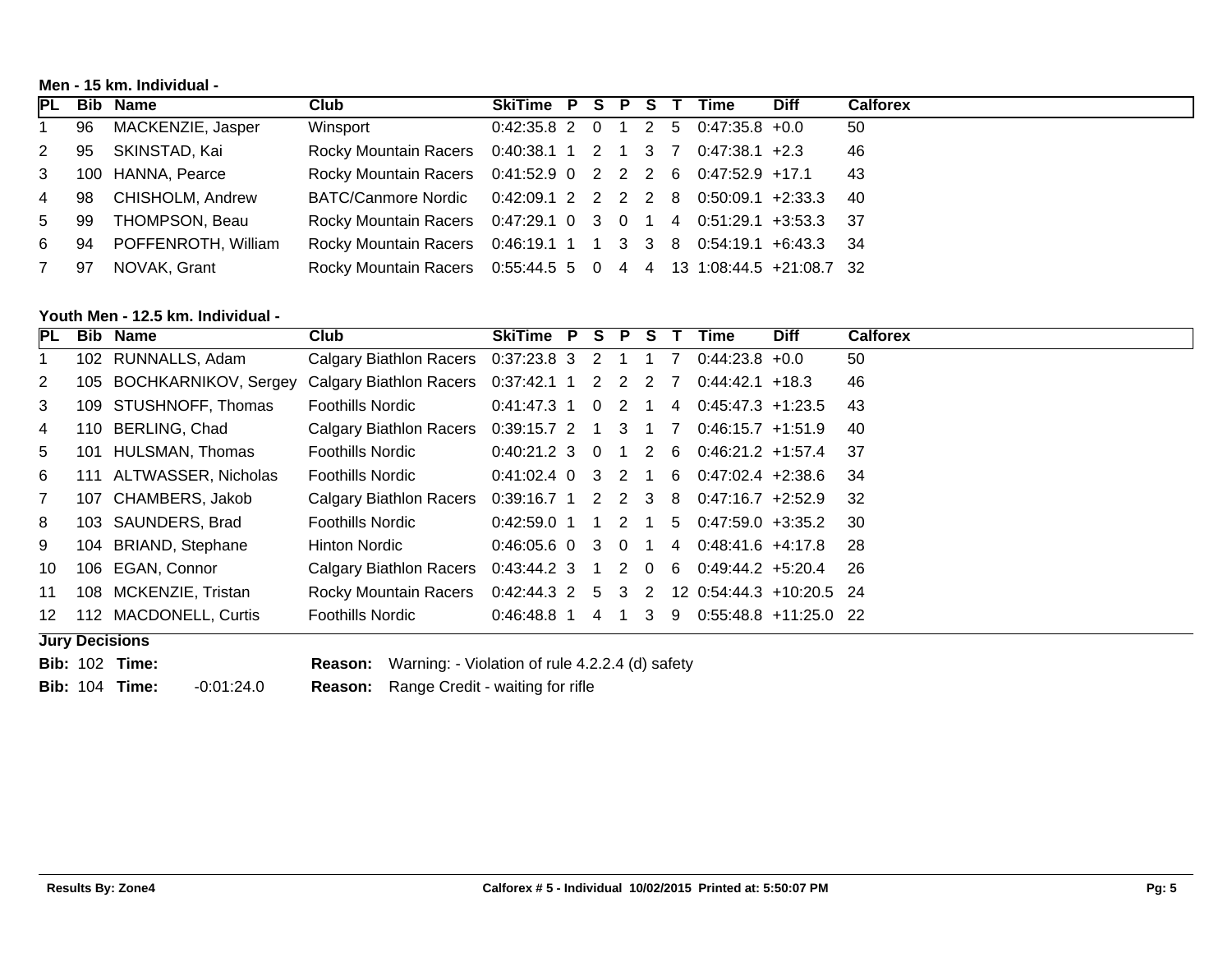# **Women - 10 km. Individual -**

| <b>PL</b> | <b>Bib</b> | Name               | Club                   | <b>SkiTime</b> |  | D | e | īme       | Diff    | <b>Calforex</b> |
|-----------|------------|--------------------|------------------------|----------------|--|---|---|-----------|---------|-----------------|
|           | 14         | STONE, Kat         | Edmonton Nordic        | ):32:45.5      |  |   |   | 0.39:45.5 | $+0.0$  | 50              |
|           | l 4 '      | PATERSON, Jennifer | <b>Edmonton Nordic</b> | 11.39.23.2     |  |   |   | 0:42:23.2 | $+2:37$ | 46              |

#### **Youth Women - 10 km. Individual -**

|                | <b>PL</b> Bib Name    | Club                                                              | SkiTime P S P S T |  |  | Time                                        | <b>Diff</b> | <b>Calforex</b> |
|----------------|-----------------------|-------------------------------------------------------------------|-------------------|--|--|---------------------------------------------|-------------|-----------------|
|                | 119 BANKES, Megan     | <b>Foothills Nordic</b>                                           |                   |  |  | $0.31.47.0$ 1 1 2 2 6 0.37:47.0 +0.0        |             | 50              |
| 2              | 120 SEPANDJ, Darya    | <b>Foothills Nordic</b>                                           |                   |  |  | $0:35:29.1$ 0 4 0 0 4 0:39:29.1 +1:42.1     |             | -46             |
| 3 <sup>7</sup> | 115 CHICOINE, Kirsten | <b>Foothills Nordic</b>                                           |                   |  |  | $0.33:42.0$ 2 3 1 2 8 0:41:42.0 +3:55.0 43  |             |                 |
|                | 4 117 ROBERTSON, Bryn | <b>Foothills Nordic</b>                                           |                   |  |  | $0.35:54.0$ 2 4 1 0 7 0:42:54.0 +5:07.0 40  |             |                 |
| $5^{\circ}$    | 116 CHONG, Kendall    | <b>BATC/Foothills Noridc</b>                                      |                   |  |  | $0:35:14.1$ 2 3 2 2 9 0:44:14.1 +6:27.1 37  |             |                 |
| 6              | 118 CHICOINE, Reagan  | <b>Foothills Nordic</b>                                           |                   |  |  | $0.36:22.9$ 1 3 2 4 10 0:46:22.9 +8:35.9 34 |             |                 |
| <b>7</b>       | 121 RUNNALLS, Ashley  | Calgary Biathlon Racers 0:40:18.1 3 2 2 1 8 0:48:18.1 +10:31.1 32 |                   |  |  |                                             |             |                 |

### **Masters Men - 6.25 km. Individual -**

|   | PL Bib Name              | Club                    | SkiTime P S P S T Time |  |  |                                             | <b>Diff</b> | <b>Calforex</b> |
|---|--------------------------|-------------------------|------------------------|--|--|---------------------------------------------|-------------|-----------------|
|   | 125 KLOTZ, Farley        | <b>Foothills Nordic</b> |                        |  |  | $0:24:12.0$ 1 3 2 2 8 0:30:12.0 +0.0        |             | 50              |
| 2 | 124 BORGLUM, Brian       | <b>Foothills Nordic</b> |                        |  |  | $0.28:13.8$ 1 2 1 2 6 0:32:43.8 +2:31.8 46  |             |                 |
|   | 3 127 SINGLETON, Bryan   | <b>Edmonton Nordic</b>  |                        |  |  | $0:25:41.6$ 3 2 3 3 11 0:33:56.6 +3:44.6 43 |             |                 |
|   | 4 123 SKARSGARD, Andrew  | <b>Foothills Nordic</b> |                        |  |  | $0:29:49.0$ 3 3 3 2 11 0:38:04.0 +7:52.0 40 |             |                 |
|   | 5 126 BEREZOWSKI, Lester | <b>Foothills Nordic</b> |                        |  |  | $0:30:12.8$ 3 4 3 3 13 0:39:57.8 +9:45.8 37 |             |                 |
|   | DSQ 122 CISLO, Ray       | <b>Edmonton Nordic</b>  | ***                    |  |  | 2 5 0 4 11 ***                              | $***$       |                 |

- **Jury Decisions**
- 

**Bib:** 122 **Time: Reason:** Rule 5.6.s Rifle safety violation

## **Masters Women - 6.25 km. Individual -**

| PL       | Bib | Name                  | Club                   | SkiTime P S P S |           |    | Time                                    | <b>Diff</b> | Calforex |
|----------|-----|-----------------------|------------------------|-----------------|-----------|----|-----------------------------------------|-------------|----------|
|          |     | 128 KEENLISIDE, Julia | <b>Edmonton Nordic</b> | 0:30:13.9 1     | $13^{+1}$ | 38 | $0:36:13.9$ +0.0                        |             | 50       |
| <u>_</u> |     | 129 HALL, Deborah     | <b>Fast and Fossil</b> |                 |           |    | $0.30:47.5$ 2 2 2 3 9 0.37:32.5 +1:18.6 |             | 46       |